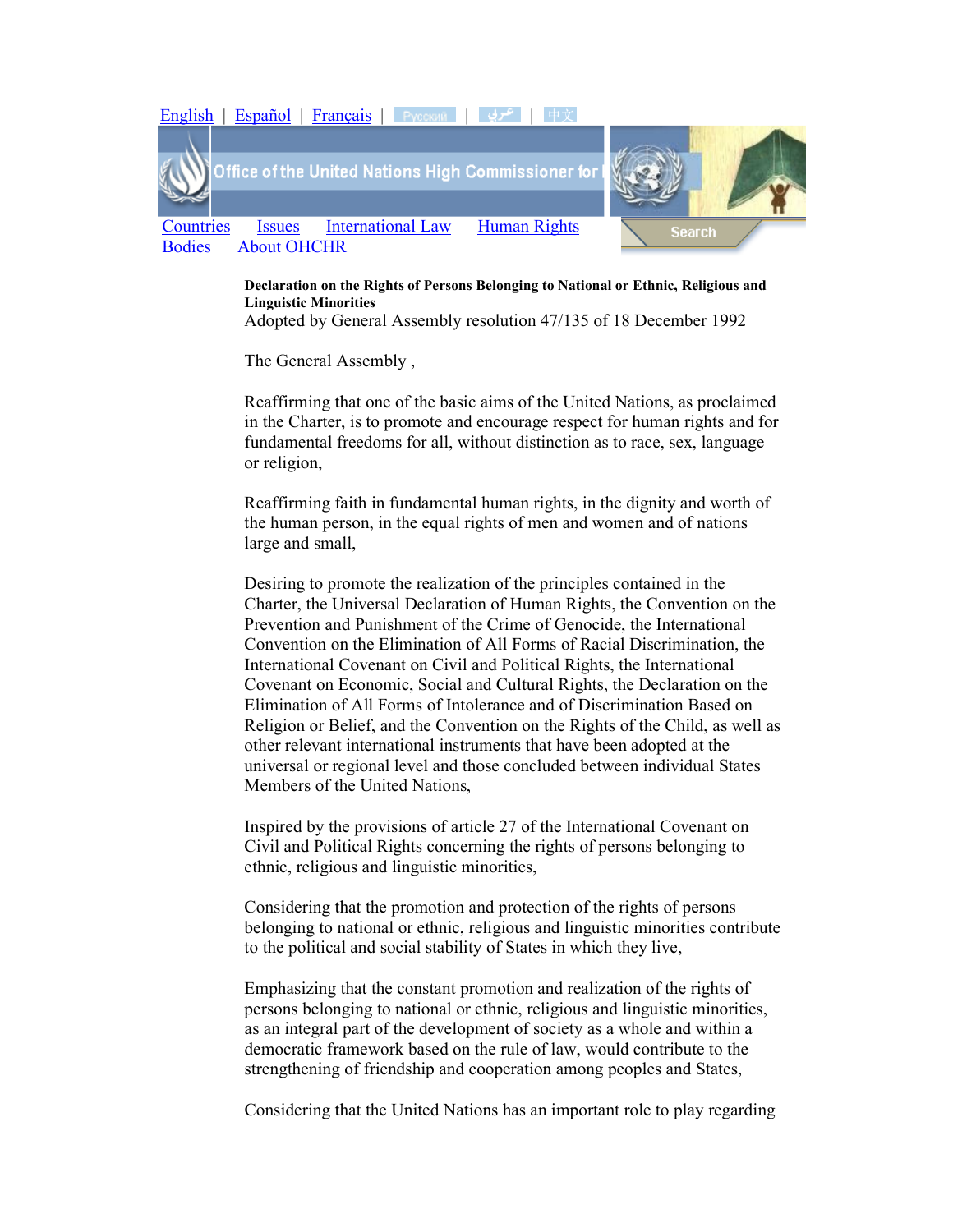the protection of minorities,

Bearing in mind the work done so far within the United Nations system, in particular by the Commission on Human Rights, the Sub-Commission on Prevention of Discrimination and Protection of Minorities and the bodies established pursuant to the International Covenants on Human Rights and other relevant international human rights instruments in promoting and protecting the rights of persons belonging to national or ethnic, religious and linguistic minorities,

Taking into account the important work which is done by intergovernmental and non-governmental organizations in protecting minorities and in promoting and protecting the rights of persons belonging to national or ethnic, religious and linguistic minorities,

Recognizing the need to ensure even more effective implementation of international human rights instruments with regard to the rights of persons belonging to national or ethnic, religious and linguistic minorities,

Proclaims this Declaration on the Rights of Persons Belonging to National or Ethnic, Religious and Linguistic Minorities:

Article 1

1. States shall protect the existence and the national or ethnic, cultural, religious and linguistic identity of minorities within their respective territories and shall encourage conditions for the promotion of that identity.

2. States shall adopt appropriate legislative and other measures to achieve those ends.

Article 2

1. Persons belonging to national or ethnic, religious and linguistic minorities (hereinafter referred to as persons belonging to minorities) have the right to enjoy their own culture, to profess and practise their own religion, and to use their own language, in private and in public, freely and without interference or any form of discrimination.

2. Persons belonging to minorities have the right to participate effectively in cultural, religious, social, economic and public life.

3. Persons belonging to minorities have the right to participate effectively in decisions on the national and, where appropriate, regional level concerning the minority to which they belong or the regions in which they live, in a manner not incompatible with national legislation.

4. Persons belonging to minorities have the right to establish and maintain their own associations.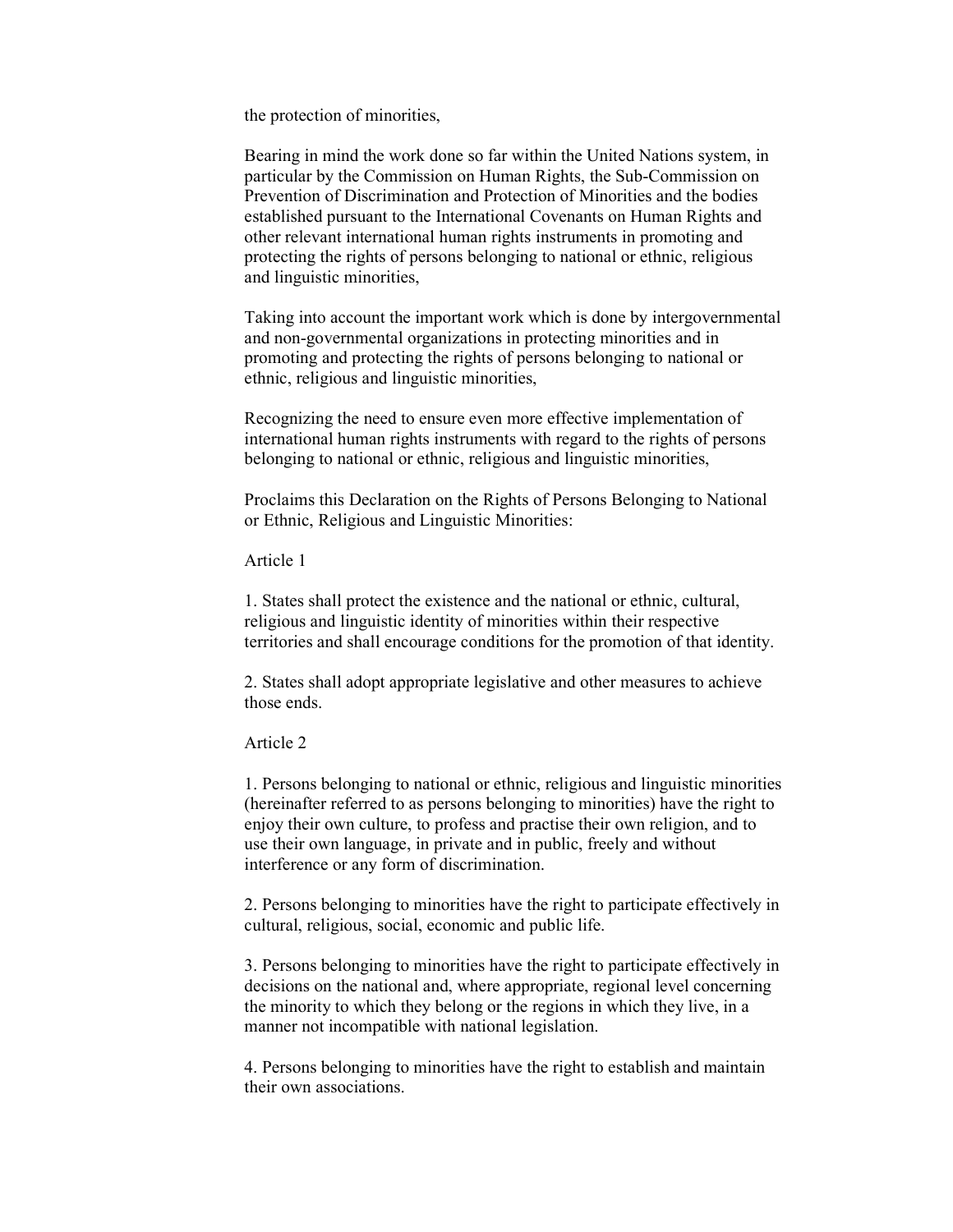5. Persons belonging to minorities have the right to establish and maintain, without any discrimination, free and peaceful contacts with other members of their group and with persons belonging to other minorities, as well as contacts across frontiers with citizens of other States to whom they are related by national or ethnic, religious or linguistic ties.

## Article 3

1. Persons belonging to minorities may exercise their rights, including those set forth in the present Declaration, individually as well as in community with other members of their group, without any discrimination.

2. No disadvantage shall result for any person belonging to a minority as the consequence of the exercise or non-exercise of the rights set forth in the present Declaration.

## Article 4

1. States shall take measures where required to ensure that persons belonging to minorities may exercise fully and effectively all their human rights and fundamental freedoms without any discrimination and in full equality before the law.

2. States shall take measures to create favourable conditions to enable persons belonging to minorities to express their characteristics and to develop their culture, language, religion, traditions and customs, except where specific practices are in violation of national law and contrary to international standards.

3. States should take appropriate measures so that, wherever possible, persons belonging to minorities may have adequate opportunities to learn their mother tongue or to have instruction in their mother tongue.

4. States should, where appropriate, take measures in the field of education, in order to encourage knowledge of the history, traditions, language and culture of the minorities existing within their territory. Persons belonging to minorities should have adequate opportunities to gain knowledge of the society as a whole.

5. States should consider appropriate measures so that persons belonging to minorities may participate fully in the economic progress and development in their country.

## Article 5

1. National policies and programmes shall be planned and implemented with due regard for the legitimate interests of persons belonging to minorities.

2. Programmes of cooperation and assistance among States should be